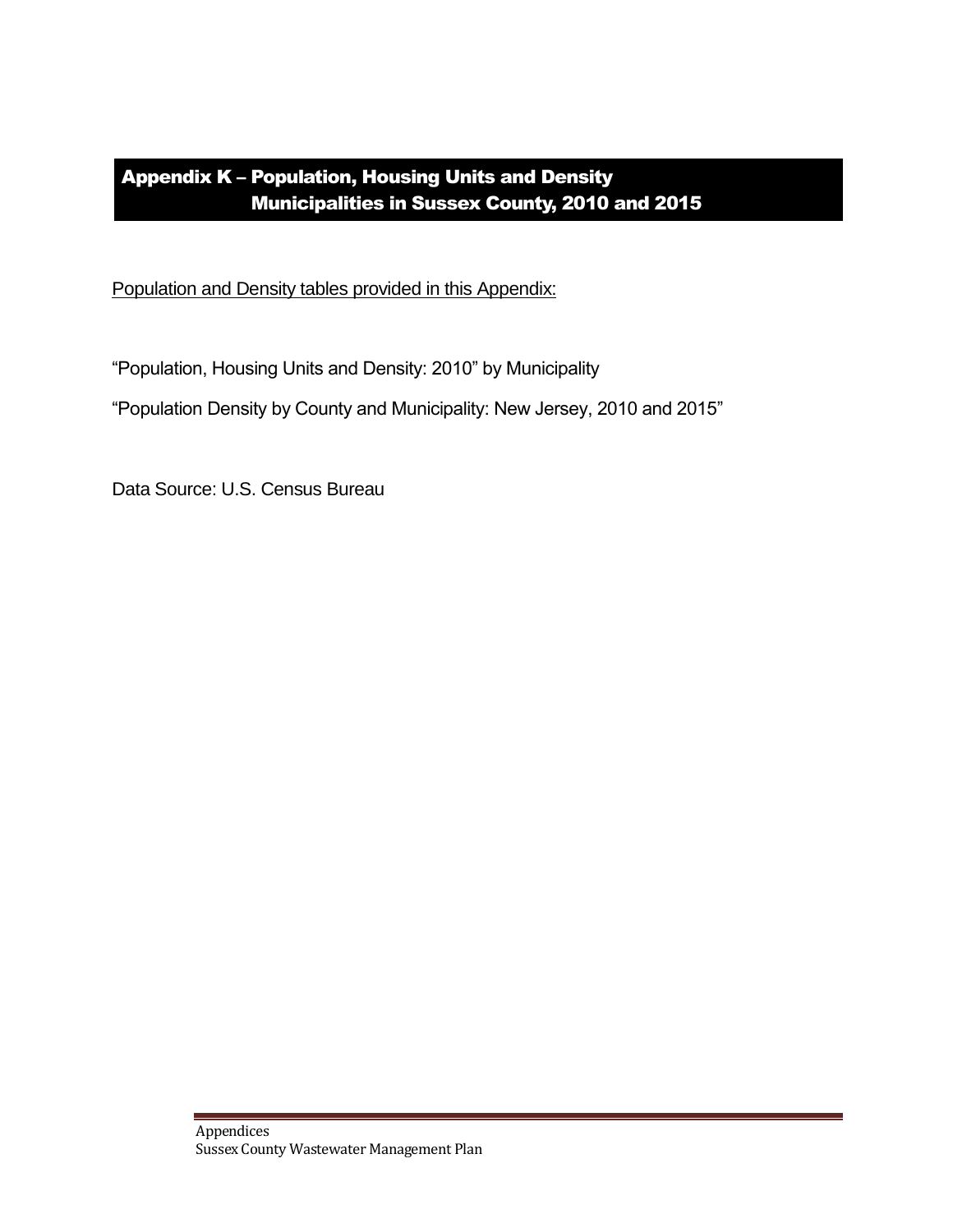## **Appendix K – Population, Housing Units and Density: 2010 for Sussex County Municipalities**

Data Set: U.S. Census 2010 Geographic Area: New Jersey -- State, County and **Municipality** 

|                      |                   |                         |                 |               | Area in square miles |               |           | <b>Density per square</b><br>mile of land area |                         |  |
|----------------------|-------------------|-------------------------|-----------------|---------------|----------------------|---------------|-----------|------------------------------------------------|-------------------------|--|
| Geographic area      | <b>Population</b> | <b>Housing</b><br>units | <b>Occupied</b> | <b>Vacant</b> | <b>Total area</b>    | Water<br>area | Land area | <b>Population</b>                              | <b>Housing</b><br>units |  |
|                      |                   |                         |                 |               |                      |               |           |                                                |                         |  |
| <b>Sussex County</b> | 149,265           | 62,057                  | 54,752          | 7,305         | 535.74               | 16.73         | 519.01    | 287.59                                         | 119.57                  |  |
| Andover borough      | 606               | 263                     | 241             | 22            | 1.47                 | 0.02          | 1.45      | 417.27                                         | 181.09                  |  |
| Andover township     | 6,319             | 2,181                   | 2,070           | 111           | 20.69                | 0.73          | 19.96     | 316.64                                         | 109.29                  |  |
| Branchville borough  | 841               | 386                     | 364             | 22            | 0.60                 | 0.01          | 0.59      | 1,419.21                                       | 651.39                  |  |
| Byram township       | 8,350             | 3,207                   | 2,926           | 281           | 22.26                | 1.19          | 21.07     | 396.24                                         | 152.19                  |  |
| Frankford township   | 5,565             | 2,520                   | 2,046           | 474           | 35.44                | 1.42          | 34.02     | 163.57                                         | 74.07                   |  |
| Franklin borough     | 5,045             | 2,136                   | 1,936           | 200           | 4.57                 | 0.07          | 4.50      | 1,121.62                                       | 474.88                  |  |
| Fredon township      | 3,437             | 1,289                   | 1,207           | 82            | 18.00                | 0.28          | 17.72     | 193.96                                         | 72.74                   |  |
| Green township       | 3,601             | 1,251                   | 1,181           | 70            | 16.26                | 0.27          | 15.98     | 225.30                                         | 78.27                   |  |
| Hamburg borough      | 3,277             | 1,476                   | 1,364           | 112           | 1.16                 | 0.02          | 1.14      | 2,870.38                                       | 1,292.85                |  |
| Hampton township     | 5,196             | 2,200                   | 2,021           | 179           | 25.30                | 0.92          | 24.38     | 213.16                                         | 90.25                   |  |
| Hardyston township   | 8,213             | 3,783                   | 3,255           | 528           | 32.64                | 0.67          | 31.97     | 256.88                                         | 118.32                  |  |